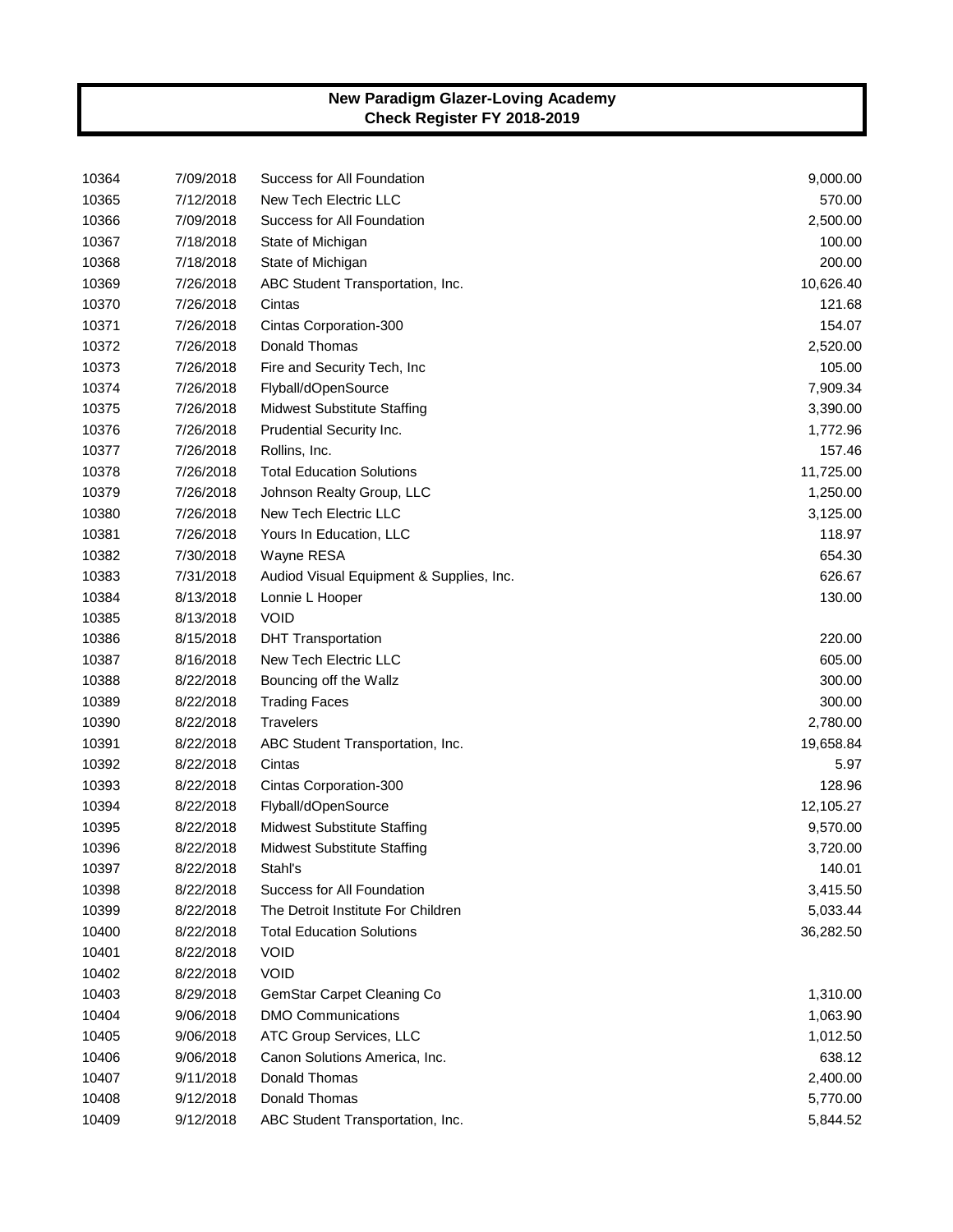| 10410 | 9/12/2018  | Arctic Air Inc                           | 3,672.40 |
|-------|------------|------------------------------------------|----------|
| 10411 | 9/12/2018  | <b>Blank Shirts, Inc.</b>                | 162.83   |
| 10412 | 9/12/2018  | Bloom Roofing Systems, Inc.              | 1,750.00 |
| 10413 | 9/12/2018  | Canon Financial Services, Inc.           | 2,077.12 |
| 10414 | 9/12/2018  | Crandall-Worthington Company             | 267.00   |
| 10415 | 9/12/2018  | Dickinson Wright PLLC                    | 3,280.00 |
| 10416 | 9/12/2018  | Fire and Security Tech, Inc.             | 135.00   |
| 10417 | 9/12/2018  | Rollins Inc                              | 233.55   |
| 10418 | 9/12/2018  | Rollins, Inc.                            | 80.60    |
| 10419 | 9/12/2018  | <b>VOID</b>                              |          |
| 10420 | 9/12/2018  | The Fred Barton Co, Inc.                 | 212.50   |
| 10421 | 9/12/2018  | West Interactive Services Corporation    | 2,500.00 |
| 10422 | 9/25/2018  | <b>ASCD</b>                              | 3,500.00 |
| 10423 | 9/25/2018  | <b>Student Achievement Partners</b>      | 2,500.00 |
| 10424 | 9/27/2018  | AJ Transportation                        | 225.00   |
| 10425 | 9/27/2018  | Canon Financial Services, Inc.           | 758.88   |
| 10426 | 9/27/2018  | DTE Energy (910040917536)                | 335.64   |
| 10427 | 9/27/2018  | Fire and Security Tech, Inc              | 535.00   |
| 10428 | 9/27/2018  | Flyball/dOpenSource                      | 5,133.34 |
| 10429 | 9/27/2018  | Lower Huron Supply Co                    | 4,136.79 |
| 10430 | 9/27/2018  | National Time and Signal                 | 416.67   |
| 10431 | 9/27/2018  | Pltney Bowes Global Financial            | 946.98   |
| 10432 | 9/27/2018  | Rollins Inc                              | 78.37    |
| 10433 | 9/27/2018  | Rollins, Inc.                            | 80.60    |
| 10434 | 9/27/2018  | Staples Business Advantage               | 308.05   |
| 10435 | 9/27/2018  | Steven Mostyn                            | 135.00   |
| 10436 | 9/27/2018  | West Interactive Services Corporation    | 3,300.50 |
| 10437 | 9/27/2018  | Flocabulary, LLC                         | 1,700.00 |
| 10438 | 10/09/2018 | Audiod Visual Equipment & Supplies, Inc. | 250.00   |
| 10439 | 10/09/2018 | Cintas Corporation-300                   | 50.00    |
| 10440 | 10/09/2018 | Flocabulary, LLC                         | 1,700.00 |
| 10441 | 10/09/2018 | Flyball/dOpenSource                      | 1,920.00 |
| 10442 | 10/09/2018 | Larry Wilkerson, CPA                     | 5,000.00 |
| 10443 | 10/09/2018 | <b>Midwest Substitute Staffing</b>       | 1,085.00 |
| 10444 | 10/09/2018 | Office Depot                             | 224.17   |
| 10445 | 10/09/2018 | <b>Purchase Power</b>                    | 62.57    |
| 10446 | 10/09/2018 | Rocket Enterprise Inc.                   | 530.00   |
| 10447 | 10/09/2018 | <b>VOID</b>                              |          |
| 10448 | 10/09/2018 | Rollins, Inc.                            | 80.60    |
| 10449 | 10/10/2018 | Rollins Inc                              | 156.74   |
| 10450 | 10/10/2018 | Rollins, Inc.                            | 80.60    |
| 10451 | 10/16/2018 | Republic Services #241                   | 280.03   |
| 10452 | 10/16/2018 | Detroit Water and Sewerage Department    | 1,057.43 |
| 10453 | 10/16/2018 | Canon Financial Services, Inc.           | 1,300.70 |
| 10454 | 10/16/2018 | <b>Great Minds</b>                       | 6,981.70 |
| 10455 | 10/16/2018 | <b>KG Technologies LLC</b>               | 600.00   |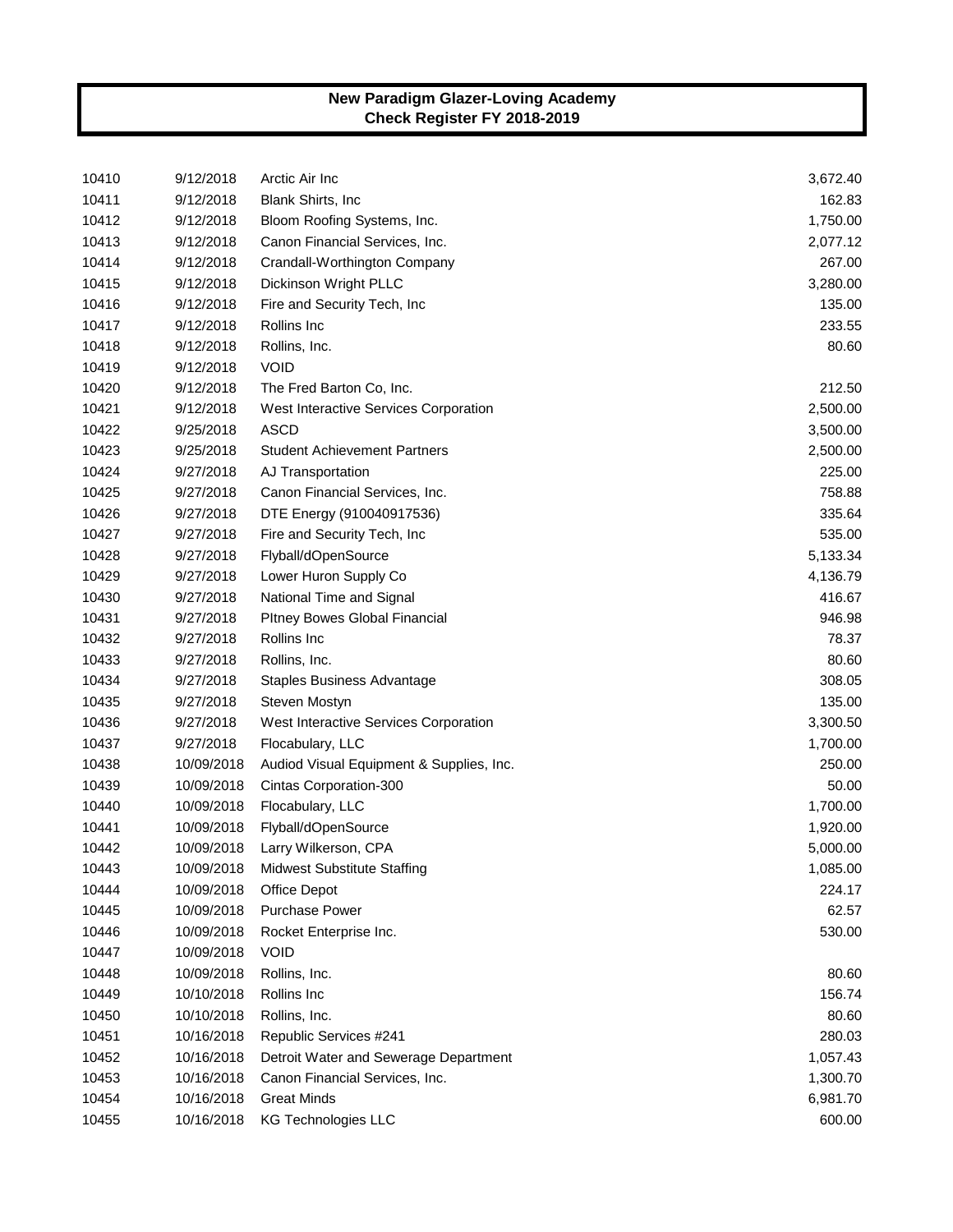| 10456 | 10/16/2018 | Metro Line, Inc.                                          | 99.51      |
|-------|------------|-----------------------------------------------------------|------------|
| 10457 | 10/16/2018 | National Time and Signal                                  | 384.96     |
| 10458 | 10/16/2018 | <b>Reginald Braxton</b>                                   | 2,353.38   |
| 10459 | 10/16/2018 | <b>Stuart Mechanical</b>                                  | 2,556.75   |
| 10460 | 10/18/2018 | Avail Concierge Services                                  | 335.15     |
| 10461 | 10/22/2018 | Theo Thomas                                               | 224.00     |
| 10462 | 10/22/2018 | WriteWise Consulting                                      | 2,500.00   |
| 10463 | 10/24/2018 | SchoolCity, Inc.                                          | 5,440.73   |
| 10464 | 10/29/2018 | Detroit Public Schools Community District                 | 227,743.18 |
| 10465 | 10/30/2018 | Marleen M. Williams                                       | 600.00     |
| 10466 | 11/07/2018 | Donald Thomas                                             | 3,000.00   |
| 10467 | 11/07/2018 | Fire and Security Tech, Inc                               | 270.00     |
| 10468 | 11/07/2018 | Lower Huron Supply Co                                     | 1,315.10   |
| 10469 | 11/07/2018 | Rieglepress Incorporated                                  | 166.34     |
| 10470 | 11/07/2018 | <b>Total Education Solutions</b>                          | 4,638.75   |
| 10471 | 11/07/2018 | <b>VOID</b>                                               |            |
| 10472 | 11/07/2018 | <b>VOID</b>                                               |            |
| 10473 | 11/08/2018 | <b>Stuart Mechanical</b>                                  | 832.00     |
| 10474 | 11/08/2018 | <b>VOID</b>                                               |            |
| 10475 | 11/08/2018 | <b>VOID</b>                                               |            |
| 10476 | 11/28/2018 | Marleen M. Williams                                       | 600.00     |
| 10477 | 11/28/2018 | <b>Stuart Mechanical</b>                                  | 1,117.00   |
| 10478 | 11/30/2018 | ABC Student Transportation, Inc.                          | 12,586.52  |
| 10479 | 11/30/2018 | Dickinson Wright PLLC                                     | 1,218.84   |
| 10480 | 11/30/2018 | Donald Thomas                                             | 2,400.00   |
| 10481 | 11/30/2018 | Michigan Communications and Control System Services Corp. | 560.00     |
| 10482 | 11/30/2018 | <b>Midwest Substitute Staffing</b>                        | 2,325.00   |
| 10483 | 11/30/2018 | Office Depot                                              | 2,420.32   |
| 10484 | 11/30/2018 | PowerSchool Group. LLC                                    | 2,000.00   |
| 10485 | 11/30/2018 | Rochester 100 Inc.                                        | 625.00     |
| 10486 | 11/30/2018 | Rollins Inc                                               | 78.37      |
| 10487 | 11/30/2018 | <b>School Nurse Supply</b>                                | 116.75     |
| 10488 | 11/30/2018 | SchoolCity, Inc.                                          | 2,283.60   |
| 10489 | 11/30/2018 | Theo Thomas                                               | 575.00     |
| 10490 | 11/30/2018 | <b>Total Education Solutions</b>                          | 7,567.50   |
| 10491 | 11/30/2018 | Flyball/dOpenSource                                       | 8,301.67   |
| 10492 | 12/11/2018 | Johnson Realty Group, LLC                                 | 10,305.25  |
| 10493 | 12/12/2018 | Cintas Corporation-300                                    | 25.00      |
| 10494 | 12/12/2018 | <b>Reginald Braxton</b>                                   | 4,878.13   |
| 10495 | 12/12/2018 | Rollins Inc                                               | 1.56       |
| 10496 | 12/12/2018 | Rollins, Inc.                                             | 161.20     |
| 10497 | 12/18/2018 | Marleen M. Williams                                       | 600.00     |
| 10498 | 12/18/2018 | Republic Services #241                                    | 281.96     |
| 10498 | 12/18/2018 | SchoolCity, Inc.                                          | 3,157.12   |
| 10499 | 12/18/2018 | Flyball/dOpenSource                                       | 6,666.93   |
| 10500 | 12/18/2018 | Elite Educational                                         | 1,200.00   |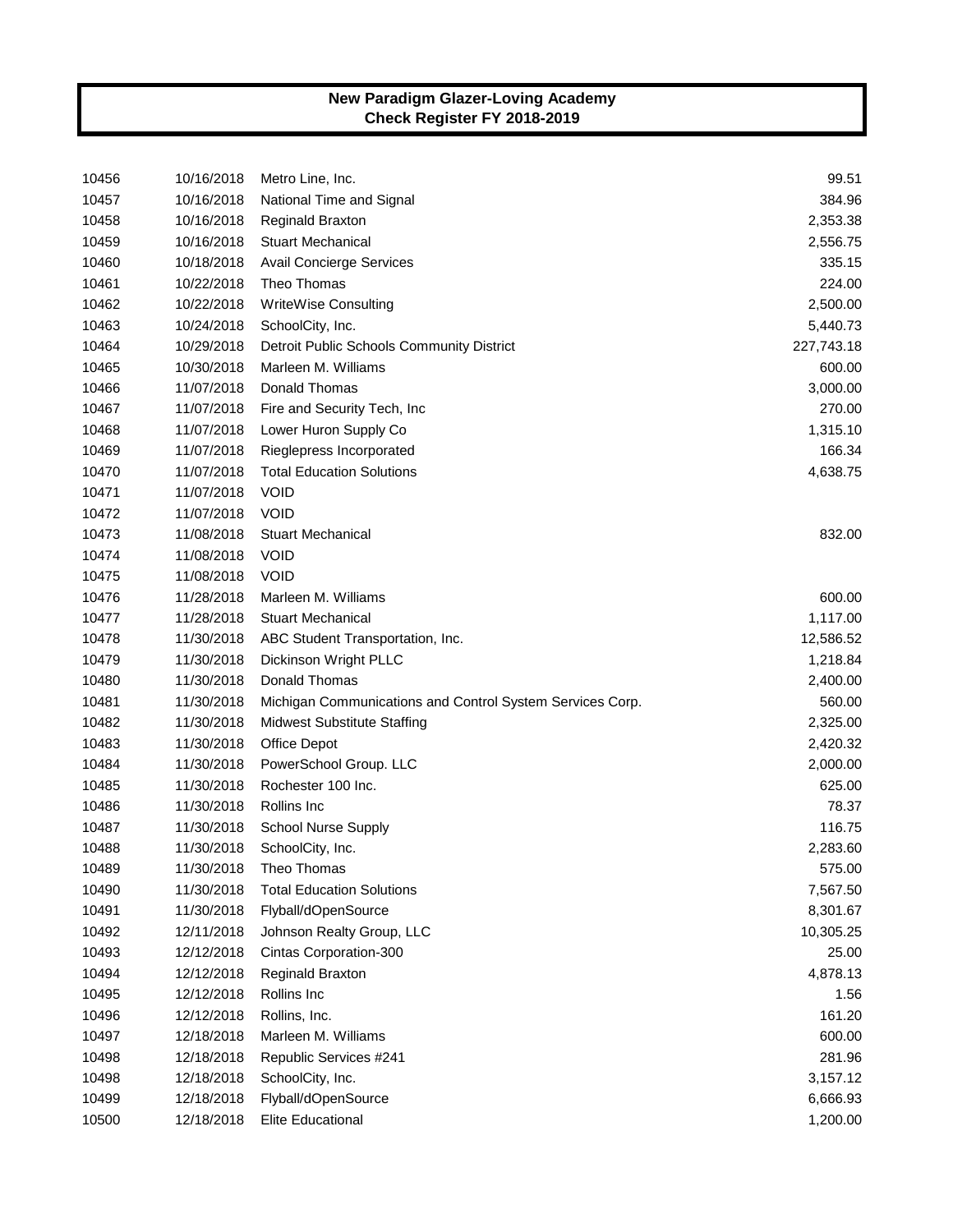| 10501 | 12/20/2018 | Edmentum                                                            | 5,928.00  |
|-------|------------|---------------------------------------------------------------------|-----------|
| 10502 | 1/11/2019  | <b>Stuart Mechanical</b>                                            | 309.00    |
| 10503 | 1/15/2019  | International Test & Balance                                        | 900.00    |
| 10504 | 1/17/2019  | International Test & Balance                                        | 500.00    |
| 10505 | 1/17/2019  | Johnson Realty Group, LLC                                           | 6,115.00  |
| 10506 | 1/31/2019  | ABC Student Transportation, Inc.                                    | 12,052.92 |
| 10507 | 1/31/2019  | Accelerate Learning Inc.                                            | 1,400.00  |
| 10508 | 1/31/2019  | Bloom Roofing Systems, Inc.                                         | 425.00    |
| 10509 | 1/31/2019  | Dickinson Wright PLLC                                               | 583.44    |
| 10510 | 1/31/2019  | Donald Thomas                                                       | 1,800.00  |
| 10511 | 1/31/2019  | <b>VOID</b>                                                         |           |
| 10512 | 1/31/2019  | <b>Great Minds</b>                                                  | 7,418.08  |
| 10513 | 1/31/2019  | <b>Midwest Substitute Staffing</b>                                  | 5,980.00  |
| 10514 | 1/31/2019  | <b>Midwest Substitute Staffing</b>                                  | 20.00     |
| 10515 | 1/31/2019  | Prudential Security Inc.                                            | 1,503.85  |
| 10516 | 1/31/2019  | <b>VOID</b>                                                         |           |
| 10517 | 1/31/2019  | The Achievement Network                                             | 5,000.00  |
| 10518 | 1/31/2019  | <b>Total Education Solutions</b>                                    | 18,353.75 |
| 10519 | 1/31/2019  | Wayne RESA                                                          | 400.00    |
| 10520 | 1/31/2019  | Flyball/dOpenSource                                                 | 10,983.34 |
| 10521 | 2/04/2019  | Marleen M. Williams                                                 | 600.00    |
| 10522 | 2/14/2019  | Bloom Roofing Systems, Inc.                                         | 1,050.00  |
| 10523 | 2/14/2019  | Camcor, Inc.                                                        | 1,025.62  |
| 10524 | 2/14/2019  | Complete Commercial Maintenance                                     | 600.00    |
| 10525 | 2/14/2019  | Flyball/dOpenSource                                                 | 9,528.00  |
| 10526 | 2/14/2019  | Institute For Excellence In Education                               | 950.00    |
| 10527 | 2/14/2019  | [Midwest Substitute Staffing] Midwest Substitute Staffing           | 2,072.00  |
| 10528 | 2/14/2019  | [Orkin Inc #28583282] Rollins Inc                                   | 78.37     |
| 10529 | 2/14/2019  | [Orkin #28580565] Rollins, Inc.                                     | 80.60     |
| 10530 | 2/14/2019  | [Tattum Reading] Tattum Reading                                     | 7,649.20  |
| 10531 | 2/14/2019  | [Toledo Physical Education Supply] Toledo Physical Education Supply | 2,165.33  |
| 10532 | 2/14/2019  | [Total Education Solutions] Total Education Solutions               | 4,222.50  |
| 10533 | 2/14/2019  | ATC Group Services, LLC                                             | 1,660.00  |
| 10534 | 2/26/2019  | Johnson Realty Group, LLC                                           | 4,400.00  |
| 10535 | 2/28/2019  | Marleen M. Williams                                                 | 600.00    |
| 10536 | 3/01/2019  | Willie B's Lawncare Service                                         | 1,600.00  |
| 10537 | 3/01/2019  | International Test & Balance                                        | 880.00    |
| 10538 | 3/01/2019  | Lower Huron Supply Co                                               | 1,524.16  |
| 10539 | 3/01/2019  | <b>Stuart Mechanical</b>                                            | 756.12    |
| 10540 | 3/14/2019  | ABC Student Transportation, Inc.                                    | 10,589.08 |
| 10541 | 3/20/2019  | Johnson Realty Group, LLC                                           | 495.00    |
| 10542 | 3/20/2019  | New Tech Electric LLC                                               | 1,375.00  |
| 10543 | 3/20/2019  | <b>VOID</b>                                                         |           |
| 10544 | 3/25/2019  | Fire and Security Tech, Inc                                         | 270.00    |
| 10545 | 3/25/2019  | Flyball/dOpenSource                                                 | 9,062.00  |
| 10546 | 3/25/2019  | <b>VOID</b>                                                         |           |
|       |            |                                                                     |           |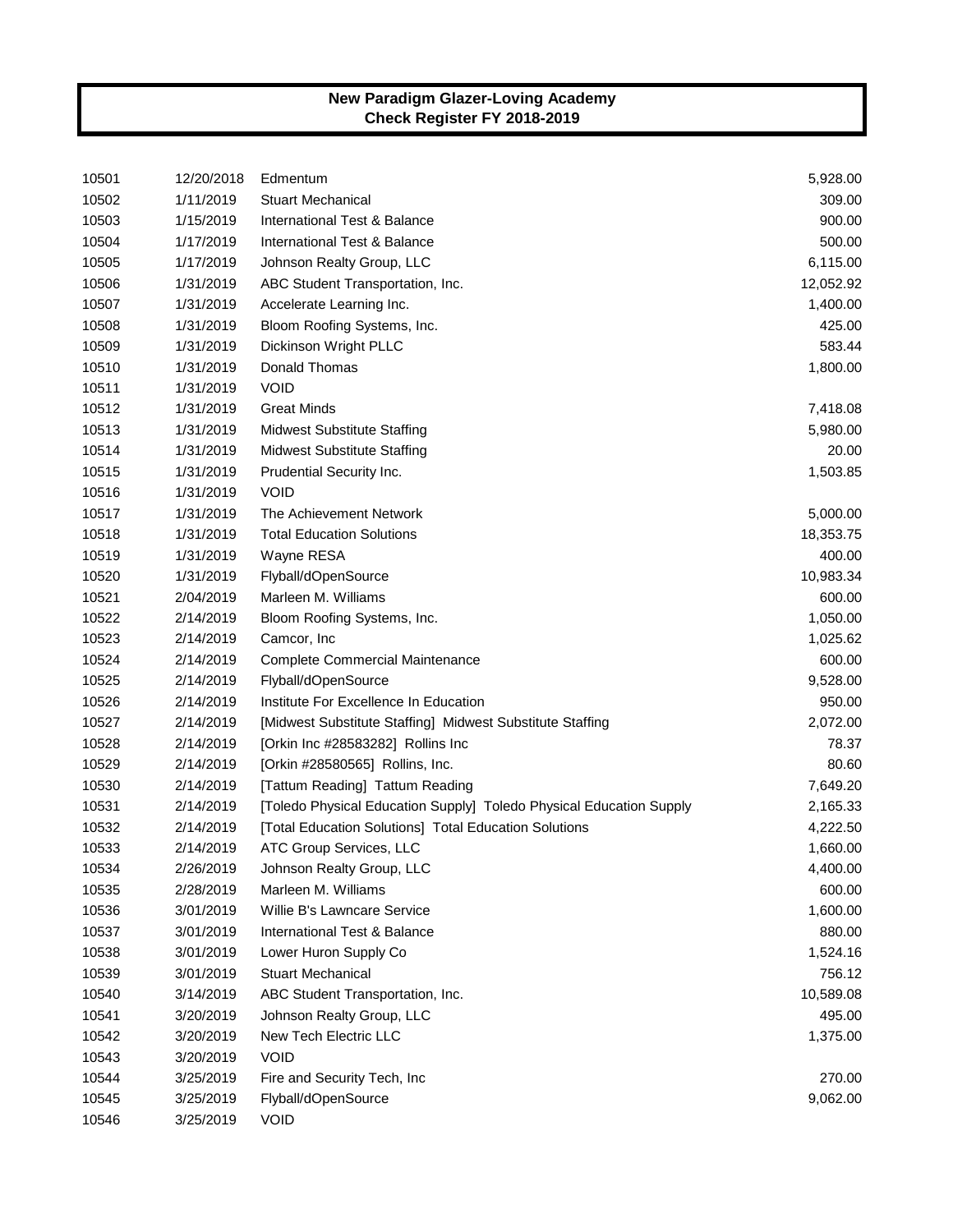| 10548<br>2,105.00<br>3/25/2019<br><b>Midwest Substitute Staffing</b><br>10549<br>3/25/2019<br><b>VOID</b><br>10550<br>3/25/2019<br>Prudential Security Inc.<br>1,234.74<br>10551<br>3/25/2019<br><b>Stuart Mechanical</b><br>2,598.00<br><b>Total Education Solutions</b><br>10552<br>3/25/2019<br>17,530.00<br>10553<br>3/25/2019<br>Willie B's Lawncare Service<br>2,000.00<br>10554<br>3/25/2019<br>PowerSchool Group. LLC<br>2,556.45<br>327.30<br>10555<br>3/26/2019<br>Wayne RESA<br>600.00<br>10556<br>3/26/2019<br>Marleen M. Williams<br>Success for All Foundation<br>14,300.00<br>10557<br>3/29/2019<br>4/17/2019<br>10557<br><b>VOID</b><br>4/17/2019<br><b>VOID</b><br>10558<br>4/17/2019<br>10559<br><b>VOID</b><br>4/17/2019<br><b>VOID</b><br>10560<br>10561<br>4/17/2019<br>Johnson Realty Group, LLC<br>1,303.00<br>10562<br>4/17/2019<br>4,000.00<br>Larry Wilkerson, CPA<br>10563<br>4/18/2019<br>Reginald Braxton<br>1,700.67<br>10564<br>4/24/2019<br>423.94<br><b>DHT Transportation</b><br>10565<br>4/24/2019<br>Marleen M. Williams<br>600.00<br>1,819.15<br>10566<br>5/23/2019<br>Reginald Braxton<br>10567<br>5/29/2019<br>ABC Student Transportation, Inc.<br>6,840.50<br>10568<br>5/29/2019<br>Complete Commercial Maintenance<br>285.00<br>10569<br>5/29/2019<br>135.00<br>Fire and Security Tech, Inc.<br>10570<br>5/29/2019<br>Flyball/dOpenSource<br>12,432.50<br>10571<br>5/29/2019<br><b>Great Minds</b><br>572.46<br>10572<br>5/29/2019<br>Lower Huron Supply Co<br>1,693.17<br>Marleen M. Williams<br>10573<br>5/29/2019<br>600.00<br>10574<br>5/29/2019<br>Michigan Communications and Control System Services Corp.<br>2,970.00<br>10575<br>5/29/2019<br><b>Midwest Substitute Staffing</b><br>4,497.00<br>10576<br>5/29/2019<br><b>Stuart Mechanical</b><br>585.96<br>10577<br>5/29/2019<br><b>Total Education Solutions</b><br>6,220.00<br>10578<br>5/31/2019<br><b>Creative Genez</b><br>75.00<br>10579<br>5/31/2019<br>M.A.R.S.<br>75.00<br>10580<br>5/31/2019<br>Vicki Butler<br>103.00<br>10581<br>222.50<br>5/31/2019<br>Channel One Productions, LLC<br>10582<br>6/03/2019<br>Channel One Productions, LLC<br>210.00<br>10583<br>6/12/2019<br>Johnson Realty Group, LLC<br>395.00<br>10584<br><b>VOID</b><br>6/12/2019<br>10585<br>6/13/2019<br><b>Play Atlantis</b><br>195.00<br>10586<br>6/13/2019<br>Darlene Jackson<br>555.00<br>10587<br>6/13/2019<br><b>VOID</b><br>10588<br>6/13/2019<br>The Detroit Bus Company<br>455.00<br>Mr. Inflateable Bounce Houses & Moonwalks<br>10589<br>6/14/2019<br>175.00<br>10590<br>6/14/2019<br>Play 1st Mobile Gaming<br>541.50<br>10591<br><b>VOID</b><br>6/14/2019<br>10592<br><b>VOID</b><br>6/14/2019<br>10593<br><b>VOID</b><br>6/14/2019 | 10547 | 3/25/2019 | Lower Huron Supply Co | 677.24 |
|----------------------------------------------------------------------------------------------------------------------------------------------------------------------------------------------------------------------------------------------------------------------------------------------------------------------------------------------------------------------------------------------------------------------------------------------------------------------------------------------------------------------------------------------------------------------------------------------------------------------------------------------------------------------------------------------------------------------------------------------------------------------------------------------------------------------------------------------------------------------------------------------------------------------------------------------------------------------------------------------------------------------------------------------------------------------------------------------------------------------------------------------------------------------------------------------------------------------------------------------------------------------------------------------------------------------------------------------------------------------------------------------------------------------------------------------------------------------------------------------------------------------------------------------------------------------------------------------------------------------------------------------------------------------------------------------------------------------------------------------------------------------------------------------------------------------------------------------------------------------------------------------------------------------------------------------------------------------------------------------------------------------------------------------------------------------------------------------------------------------------------------------------------------------------------------------------------------------------------------------------------------------------------------------------------------------------------------------------------------------------------------------------------------------------------------------------------------------------------------------------------------------------------------------------------------------------------------------------------------------------------------------------------------------------------------------------------------------------------------|-------|-----------|-----------------------|--------|
|                                                                                                                                                                                                                                                                                                                                                                                                                                                                                                                                                                                                                                                                                                                                                                                                                                                                                                                                                                                                                                                                                                                                                                                                                                                                                                                                                                                                                                                                                                                                                                                                                                                                                                                                                                                                                                                                                                                                                                                                                                                                                                                                                                                                                                                                                                                                                                                                                                                                                                                                                                                                                                                                                                                                        |       |           |                       |        |
|                                                                                                                                                                                                                                                                                                                                                                                                                                                                                                                                                                                                                                                                                                                                                                                                                                                                                                                                                                                                                                                                                                                                                                                                                                                                                                                                                                                                                                                                                                                                                                                                                                                                                                                                                                                                                                                                                                                                                                                                                                                                                                                                                                                                                                                                                                                                                                                                                                                                                                                                                                                                                                                                                                                                        |       |           |                       |        |
|                                                                                                                                                                                                                                                                                                                                                                                                                                                                                                                                                                                                                                                                                                                                                                                                                                                                                                                                                                                                                                                                                                                                                                                                                                                                                                                                                                                                                                                                                                                                                                                                                                                                                                                                                                                                                                                                                                                                                                                                                                                                                                                                                                                                                                                                                                                                                                                                                                                                                                                                                                                                                                                                                                                                        |       |           |                       |        |
|                                                                                                                                                                                                                                                                                                                                                                                                                                                                                                                                                                                                                                                                                                                                                                                                                                                                                                                                                                                                                                                                                                                                                                                                                                                                                                                                                                                                                                                                                                                                                                                                                                                                                                                                                                                                                                                                                                                                                                                                                                                                                                                                                                                                                                                                                                                                                                                                                                                                                                                                                                                                                                                                                                                                        |       |           |                       |        |
|                                                                                                                                                                                                                                                                                                                                                                                                                                                                                                                                                                                                                                                                                                                                                                                                                                                                                                                                                                                                                                                                                                                                                                                                                                                                                                                                                                                                                                                                                                                                                                                                                                                                                                                                                                                                                                                                                                                                                                                                                                                                                                                                                                                                                                                                                                                                                                                                                                                                                                                                                                                                                                                                                                                                        |       |           |                       |        |
|                                                                                                                                                                                                                                                                                                                                                                                                                                                                                                                                                                                                                                                                                                                                                                                                                                                                                                                                                                                                                                                                                                                                                                                                                                                                                                                                                                                                                                                                                                                                                                                                                                                                                                                                                                                                                                                                                                                                                                                                                                                                                                                                                                                                                                                                                                                                                                                                                                                                                                                                                                                                                                                                                                                                        |       |           |                       |        |
|                                                                                                                                                                                                                                                                                                                                                                                                                                                                                                                                                                                                                                                                                                                                                                                                                                                                                                                                                                                                                                                                                                                                                                                                                                                                                                                                                                                                                                                                                                                                                                                                                                                                                                                                                                                                                                                                                                                                                                                                                                                                                                                                                                                                                                                                                                                                                                                                                                                                                                                                                                                                                                                                                                                                        |       |           |                       |        |
|                                                                                                                                                                                                                                                                                                                                                                                                                                                                                                                                                                                                                                                                                                                                                                                                                                                                                                                                                                                                                                                                                                                                                                                                                                                                                                                                                                                                                                                                                                                                                                                                                                                                                                                                                                                                                                                                                                                                                                                                                                                                                                                                                                                                                                                                                                                                                                                                                                                                                                                                                                                                                                                                                                                                        |       |           |                       |        |
|                                                                                                                                                                                                                                                                                                                                                                                                                                                                                                                                                                                                                                                                                                                                                                                                                                                                                                                                                                                                                                                                                                                                                                                                                                                                                                                                                                                                                                                                                                                                                                                                                                                                                                                                                                                                                                                                                                                                                                                                                                                                                                                                                                                                                                                                                                                                                                                                                                                                                                                                                                                                                                                                                                                                        |       |           |                       |        |
|                                                                                                                                                                                                                                                                                                                                                                                                                                                                                                                                                                                                                                                                                                                                                                                                                                                                                                                                                                                                                                                                                                                                                                                                                                                                                                                                                                                                                                                                                                                                                                                                                                                                                                                                                                                                                                                                                                                                                                                                                                                                                                                                                                                                                                                                                                                                                                                                                                                                                                                                                                                                                                                                                                                                        |       |           |                       |        |
|                                                                                                                                                                                                                                                                                                                                                                                                                                                                                                                                                                                                                                                                                                                                                                                                                                                                                                                                                                                                                                                                                                                                                                                                                                                                                                                                                                                                                                                                                                                                                                                                                                                                                                                                                                                                                                                                                                                                                                                                                                                                                                                                                                                                                                                                                                                                                                                                                                                                                                                                                                                                                                                                                                                                        |       |           |                       |        |
|                                                                                                                                                                                                                                                                                                                                                                                                                                                                                                                                                                                                                                                                                                                                                                                                                                                                                                                                                                                                                                                                                                                                                                                                                                                                                                                                                                                                                                                                                                                                                                                                                                                                                                                                                                                                                                                                                                                                                                                                                                                                                                                                                                                                                                                                                                                                                                                                                                                                                                                                                                                                                                                                                                                                        |       |           |                       |        |
|                                                                                                                                                                                                                                                                                                                                                                                                                                                                                                                                                                                                                                                                                                                                                                                                                                                                                                                                                                                                                                                                                                                                                                                                                                                                                                                                                                                                                                                                                                                                                                                                                                                                                                                                                                                                                                                                                                                                                                                                                                                                                                                                                                                                                                                                                                                                                                                                                                                                                                                                                                                                                                                                                                                                        |       |           |                       |        |
|                                                                                                                                                                                                                                                                                                                                                                                                                                                                                                                                                                                                                                                                                                                                                                                                                                                                                                                                                                                                                                                                                                                                                                                                                                                                                                                                                                                                                                                                                                                                                                                                                                                                                                                                                                                                                                                                                                                                                                                                                                                                                                                                                                                                                                                                                                                                                                                                                                                                                                                                                                                                                                                                                                                                        |       |           |                       |        |
|                                                                                                                                                                                                                                                                                                                                                                                                                                                                                                                                                                                                                                                                                                                                                                                                                                                                                                                                                                                                                                                                                                                                                                                                                                                                                                                                                                                                                                                                                                                                                                                                                                                                                                                                                                                                                                                                                                                                                                                                                                                                                                                                                                                                                                                                                                                                                                                                                                                                                                                                                                                                                                                                                                                                        |       |           |                       |        |
|                                                                                                                                                                                                                                                                                                                                                                                                                                                                                                                                                                                                                                                                                                                                                                                                                                                                                                                                                                                                                                                                                                                                                                                                                                                                                                                                                                                                                                                                                                                                                                                                                                                                                                                                                                                                                                                                                                                                                                                                                                                                                                                                                                                                                                                                                                                                                                                                                                                                                                                                                                                                                                                                                                                                        |       |           |                       |        |
|                                                                                                                                                                                                                                                                                                                                                                                                                                                                                                                                                                                                                                                                                                                                                                                                                                                                                                                                                                                                                                                                                                                                                                                                                                                                                                                                                                                                                                                                                                                                                                                                                                                                                                                                                                                                                                                                                                                                                                                                                                                                                                                                                                                                                                                                                                                                                                                                                                                                                                                                                                                                                                                                                                                                        |       |           |                       |        |
|                                                                                                                                                                                                                                                                                                                                                                                                                                                                                                                                                                                                                                                                                                                                                                                                                                                                                                                                                                                                                                                                                                                                                                                                                                                                                                                                                                                                                                                                                                                                                                                                                                                                                                                                                                                                                                                                                                                                                                                                                                                                                                                                                                                                                                                                                                                                                                                                                                                                                                                                                                                                                                                                                                                                        |       |           |                       |        |
|                                                                                                                                                                                                                                                                                                                                                                                                                                                                                                                                                                                                                                                                                                                                                                                                                                                                                                                                                                                                                                                                                                                                                                                                                                                                                                                                                                                                                                                                                                                                                                                                                                                                                                                                                                                                                                                                                                                                                                                                                                                                                                                                                                                                                                                                                                                                                                                                                                                                                                                                                                                                                                                                                                                                        |       |           |                       |        |
|                                                                                                                                                                                                                                                                                                                                                                                                                                                                                                                                                                                                                                                                                                                                                                                                                                                                                                                                                                                                                                                                                                                                                                                                                                                                                                                                                                                                                                                                                                                                                                                                                                                                                                                                                                                                                                                                                                                                                                                                                                                                                                                                                                                                                                                                                                                                                                                                                                                                                                                                                                                                                                                                                                                                        |       |           |                       |        |
|                                                                                                                                                                                                                                                                                                                                                                                                                                                                                                                                                                                                                                                                                                                                                                                                                                                                                                                                                                                                                                                                                                                                                                                                                                                                                                                                                                                                                                                                                                                                                                                                                                                                                                                                                                                                                                                                                                                                                                                                                                                                                                                                                                                                                                                                                                                                                                                                                                                                                                                                                                                                                                                                                                                                        |       |           |                       |        |
|                                                                                                                                                                                                                                                                                                                                                                                                                                                                                                                                                                                                                                                                                                                                                                                                                                                                                                                                                                                                                                                                                                                                                                                                                                                                                                                                                                                                                                                                                                                                                                                                                                                                                                                                                                                                                                                                                                                                                                                                                                                                                                                                                                                                                                                                                                                                                                                                                                                                                                                                                                                                                                                                                                                                        |       |           |                       |        |
|                                                                                                                                                                                                                                                                                                                                                                                                                                                                                                                                                                                                                                                                                                                                                                                                                                                                                                                                                                                                                                                                                                                                                                                                                                                                                                                                                                                                                                                                                                                                                                                                                                                                                                                                                                                                                                                                                                                                                                                                                                                                                                                                                                                                                                                                                                                                                                                                                                                                                                                                                                                                                                                                                                                                        |       |           |                       |        |
|                                                                                                                                                                                                                                                                                                                                                                                                                                                                                                                                                                                                                                                                                                                                                                                                                                                                                                                                                                                                                                                                                                                                                                                                                                                                                                                                                                                                                                                                                                                                                                                                                                                                                                                                                                                                                                                                                                                                                                                                                                                                                                                                                                                                                                                                                                                                                                                                                                                                                                                                                                                                                                                                                                                                        |       |           |                       |        |
|                                                                                                                                                                                                                                                                                                                                                                                                                                                                                                                                                                                                                                                                                                                                                                                                                                                                                                                                                                                                                                                                                                                                                                                                                                                                                                                                                                                                                                                                                                                                                                                                                                                                                                                                                                                                                                                                                                                                                                                                                                                                                                                                                                                                                                                                                                                                                                                                                                                                                                                                                                                                                                                                                                                                        |       |           |                       |        |
|                                                                                                                                                                                                                                                                                                                                                                                                                                                                                                                                                                                                                                                                                                                                                                                                                                                                                                                                                                                                                                                                                                                                                                                                                                                                                                                                                                                                                                                                                                                                                                                                                                                                                                                                                                                                                                                                                                                                                                                                                                                                                                                                                                                                                                                                                                                                                                                                                                                                                                                                                                                                                                                                                                                                        |       |           |                       |        |
|                                                                                                                                                                                                                                                                                                                                                                                                                                                                                                                                                                                                                                                                                                                                                                                                                                                                                                                                                                                                                                                                                                                                                                                                                                                                                                                                                                                                                                                                                                                                                                                                                                                                                                                                                                                                                                                                                                                                                                                                                                                                                                                                                                                                                                                                                                                                                                                                                                                                                                                                                                                                                                                                                                                                        |       |           |                       |        |
|                                                                                                                                                                                                                                                                                                                                                                                                                                                                                                                                                                                                                                                                                                                                                                                                                                                                                                                                                                                                                                                                                                                                                                                                                                                                                                                                                                                                                                                                                                                                                                                                                                                                                                                                                                                                                                                                                                                                                                                                                                                                                                                                                                                                                                                                                                                                                                                                                                                                                                                                                                                                                                                                                                                                        |       |           |                       |        |
|                                                                                                                                                                                                                                                                                                                                                                                                                                                                                                                                                                                                                                                                                                                                                                                                                                                                                                                                                                                                                                                                                                                                                                                                                                                                                                                                                                                                                                                                                                                                                                                                                                                                                                                                                                                                                                                                                                                                                                                                                                                                                                                                                                                                                                                                                                                                                                                                                                                                                                                                                                                                                                                                                                                                        |       |           |                       |        |
|                                                                                                                                                                                                                                                                                                                                                                                                                                                                                                                                                                                                                                                                                                                                                                                                                                                                                                                                                                                                                                                                                                                                                                                                                                                                                                                                                                                                                                                                                                                                                                                                                                                                                                                                                                                                                                                                                                                                                                                                                                                                                                                                                                                                                                                                                                                                                                                                                                                                                                                                                                                                                                                                                                                                        |       |           |                       |        |
|                                                                                                                                                                                                                                                                                                                                                                                                                                                                                                                                                                                                                                                                                                                                                                                                                                                                                                                                                                                                                                                                                                                                                                                                                                                                                                                                                                                                                                                                                                                                                                                                                                                                                                                                                                                                                                                                                                                                                                                                                                                                                                                                                                                                                                                                                                                                                                                                                                                                                                                                                                                                                                                                                                                                        |       |           |                       |        |
|                                                                                                                                                                                                                                                                                                                                                                                                                                                                                                                                                                                                                                                                                                                                                                                                                                                                                                                                                                                                                                                                                                                                                                                                                                                                                                                                                                                                                                                                                                                                                                                                                                                                                                                                                                                                                                                                                                                                                                                                                                                                                                                                                                                                                                                                                                                                                                                                                                                                                                                                                                                                                                                                                                                                        |       |           |                       |        |
|                                                                                                                                                                                                                                                                                                                                                                                                                                                                                                                                                                                                                                                                                                                                                                                                                                                                                                                                                                                                                                                                                                                                                                                                                                                                                                                                                                                                                                                                                                                                                                                                                                                                                                                                                                                                                                                                                                                                                                                                                                                                                                                                                                                                                                                                                                                                                                                                                                                                                                                                                                                                                                                                                                                                        |       |           |                       |        |
|                                                                                                                                                                                                                                                                                                                                                                                                                                                                                                                                                                                                                                                                                                                                                                                                                                                                                                                                                                                                                                                                                                                                                                                                                                                                                                                                                                                                                                                                                                                                                                                                                                                                                                                                                                                                                                                                                                                                                                                                                                                                                                                                                                                                                                                                                                                                                                                                                                                                                                                                                                                                                                                                                                                                        |       |           |                       |        |
|                                                                                                                                                                                                                                                                                                                                                                                                                                                                                                                                                                                                                                                                                                                                                                                                                                                                                                                                                                                                                                                                                                                                                                                                                                                                                                                                                                                                                                                                                                                                                                                                                                                                                                                                                                                                                                                                                                                                                                                                                                                                                                                                                                                                                                                                                                                                                                                                                                                                                                                                                                                                                                                                                                                                        |       |           |                       |        |
|                                                                                                                                                                                                                                                                                                                                                                                                                                                                                                                                                                                                                                                                                                                                                                                                                                                                                                                                                                                                                                                                                                                                                                                                                                                                                                                                                                                                                                                                                                                                                                                                                                                                                                                                                                                                                                                                                                                                                                                                                                                                                                                                                                                                                                                                                                                                                                                                                                                                                                                                                                                                                                                                                                                                        |       |           |                       |        |
|                                                                                                                                                                                                                                                                                                                                                                                                                                                                                                                                                                                                                                                                                                                                                                                                                                                                                                                                                                                                                                                                                                                                                                                                                                                                                                                                                                                                                                                                                                                                                                                                                                                                                                                                                                                                                                                                                                                                                                                                                                                                                                                                                                                                                                                                                                                                                                                                                                                                                                                                                                                                                                                                                                                                        |       |           |                       |        |
|                                                                                                                                                                                                                                                                                                                                                                                                                                                                                                                                                                                                                                                                                                                                                                                                                                                                                                                                                                                                                                                                                                                                                                                                                                                                                                                                                                                                                                                                                                                                                                                                                                                                                                                                                                                                                                                                                                                                                                                                                                                                                                                                                                                                                                                                                                                                                                                                                                                                                                                                                                                                                                                                                                                                        |       |           |                       |        |
|                                                                                                                                                                                                                                                                                                                                                                                                                                                                                                                                                                                                                                                                                                                                                                                                                                                                                                                                                                                                                                                                                                                                                                                                                                                                                                                                                                                                                                                                                                                                                                                                                                                                                                                                                                                                                                                                                                                                                                                                                                                                                                                                                                                                                                                                                                                                                                                                                                                                                                                                                                                                                                                                                                                                        |       |           |                       |        |
|                                                                                                                                                                                                                                                                                                                                                                                                                                                                                                                                                                                                                                                                                                                                                                                                                                                                                                                                                                                                                                                                                                                                                                                                                                                                                                                                                                                                                                                                                                                                                                                                                                                                                                                                                                                                                                                                                                                                                                                                                                                                                                                                                                                                                                                                                                                                                                                                                                                                                                                                                                                                                                                                                                                                        |       |           |                       |        |
|                                                                                                                                                                                                                                                                                                                                                                                                                                                                                                                                                                                                                                                                                                                                                                                                                                                                                                                                                                                                                                                                                                                                                                                                                                                                                                                                                                                                                                                                                                                                                                                                                                                                                                                                                                                                                                                                                                                                                                                                                                                                                                                                                                                                                                                                                                                                                                                                                                                                                                                                                                                                                                                                                                                                        |       |           |                       |        |
|                                                                                                                                                                                                                                                                                                                                                                                                                                                                                                                                                                                                                                                                                                                                                                                                                                                                                                                                                                                                                                                                                                                                                                                                                                                                                                                                                                                                                                                                                                                                                                                                                                                                                                                                                                                                                                                                                                                                                                                                                                                                                                                                                                                                                                                                                                                                                                                                                                                                                                                                                                                                                                                                                                                                        |       |           |                       |        |
|                                                                                                                                                                                                                                                                                                                                                                                                                                                                                                                                                                                                                                                                                                                                                                                                                                                                                                                                                                                                                                                                                                                                                                                                                                                                                                                                                                                                                                                                                                                                                                                                                                                                                                                                                                                                                                                                                                                                                                                                                                                                                                                                                                                                                                                                                                                                                                                                                                                                                                                                                                                                                                                                                                                                        |       |           |                       |        |
|                                                                                                                                                                                                                                                                                                                                                                                                                                                                                                                                                                                                                                                                                                                                                                                                                                                                                                                                                                                                                                                                                                                                                                                                                                                                                                                                                                                                                                                                                                                                                                                                                                                                                                                                                                                                                                                                                                                                                                                                                                                                                                                                                                                                                                                                                                                                                                                                                                                                                                                                                                                                                                                                                                                                        |       |           |                       |        |
|                                                                                                                                                                                                                                                                                                                                                                                                                                                                                                                                                                                                                                                                                                                                                                                                                                                                                                                                                                                                                                                                                                                                                                                                                                                                                                                                                                                                                                                                                                                                                                                                                                                                                                                                                                                                                                                                                                                                                                                                                                                                                                                                                                                                                                                                                                                                                                                                                                                                                                                                                                                                                                                                                                                                        |       |           |                       |        |
|                                                                                                                                                                                                                                                                                                                                                                                                                                                                                                                                                                                                                                                                                                                                                                                                                                                                                                                                                                                                                                                                                                                                                                                                                                                                                                                                                                                                                                                                                                                                                                                                                                                                                                                                                                                                                                                                                                                                                                                                                                                                                                                                                                                                                                                                                                                                                                                                                                                                                                                                                                                                                                                                                                                                        |       |           |                       |        |
|                                                                                                                                                                                                                                                                                                                                                                                                                                                                                                                                                                                                                                                                                                                                                                                                                                                                                                                                                                                                                                                                                                                                                                                                                                                                                                                                                                                                                                                                                                                                                                                                                                                                                                                                                                                                                                                                                                                                                                                                                                                                                                                                                                                                                                                                                                                                                                                                                                                                                                                                                                                                                                                                                                                                        |       |           |                       |        |
|                                                                                                                                                                                                                                                                                                                                                                                                                                                                                                                                                                                                                                                                                                                                                                                                                                                                                                                                                                                                                                                                                                                                                                                                                                                                                                                                                                                                                                                                                                                                                                                                                                                                                                                                                                                                                                                                                                                                                                                                                                                                                                                                                                                                                                                                                                                                                                                                                                                                                                                                                                                                                                                                                                                                        |       |           |                       |        |